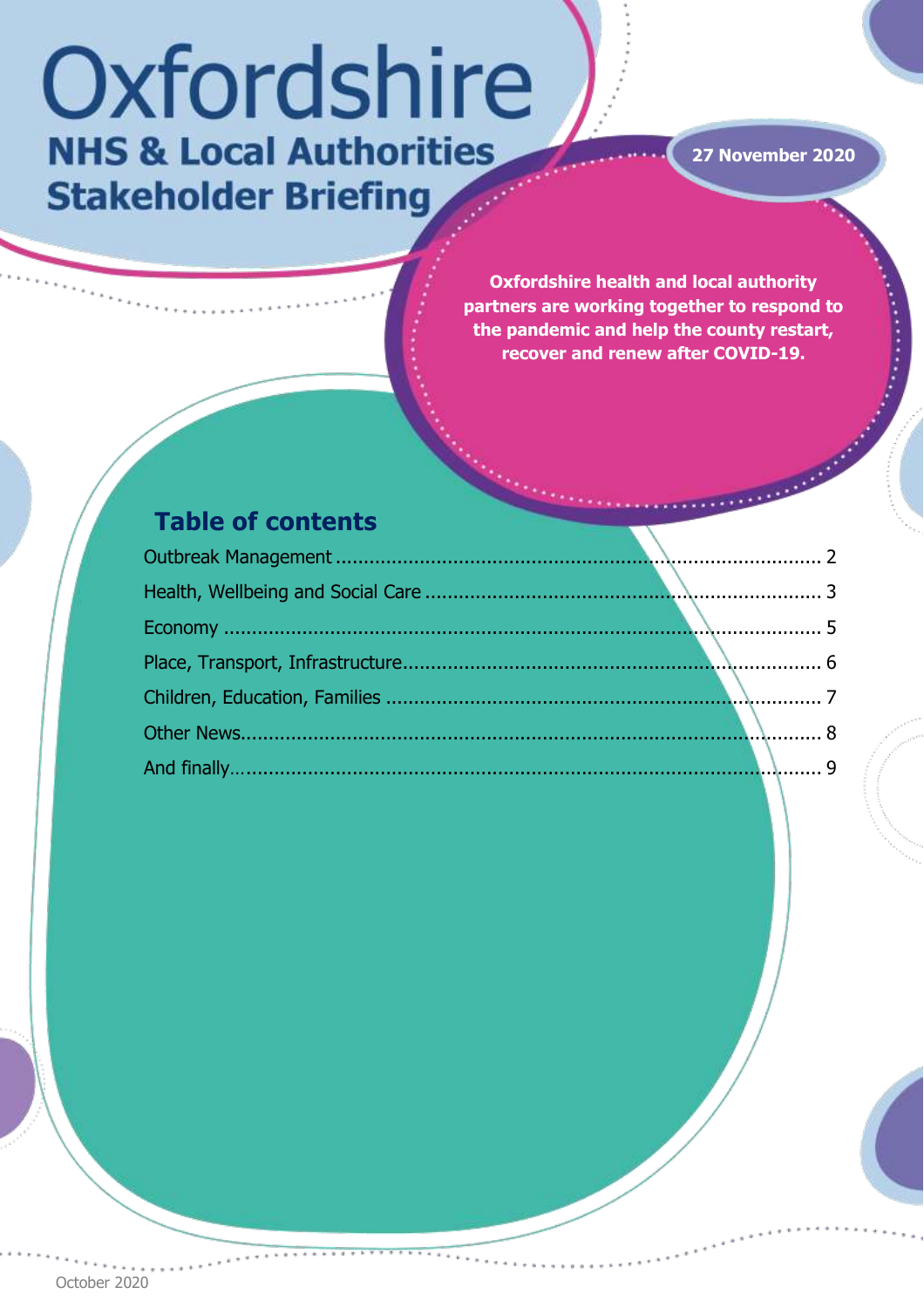#### <span id="page-1-0"></span>**Oxfordshire set to move to high COVID alert level from 2 December**

The Government has confirmed that Oxfordshire will move into the high COVID-19 alert level (tier 2) from Wednesday 2 December. This means changes to the rules around working, socialising and running a business. Until that date, the national lockdown restrictions remain in place. From 2 December, the following will apply:

- People must not meet socially with anybody outside their household or support bubble in any indoor setting, whether at home or in a public place.
- People must not meet in a group of more than six outside, including in a garden or other space.
- Non-essential shops can reopen, as can personal care businesses such as hairdressers, gyms and the wider leisure sector. All businesses and venues must have COVID-secure measures in place.
- Hospitality venues will be allowed to stay open until 11pm – with last orders at 10pm. Only those that serve substantial meals can operate, and alcohol can only be served with substantial meals.
- Collective worship, weddings and outdoor sports can resume - with restrictions.

A list of FAQs about tier 2 can be found at [www.oxfordshire.gov.uk/stopthespread.](https://www.oxfordshire.gov.uk/council/coronavirus-covid-19/controlling-local-coronavirus-outbreaks/new-restrictions)



**COXFORDSHIRE** 

#### **COVID cases in Oxfordshire**

The week up to 20 November saw a drop in infection rates across the county, with a total of 671 confirmed cases – an equivalent of 97 per 100,000 residents, and a decrease from 1,171 the previous week.

The fall in cases can be attributed to a combination of factors, including the impact of lockdown; an

increase in testing sites across the county; the success of the local contact tracing system, which in the past five weeks has contacted over 400 people who otherwise would not have been reached; and Oxfordshire's COVID-secure teams, who are helping ensure that local businesses are abiding by the regulations.

However, Oxfordshire's Director of Public Health Ansaf Azhar is keen to stress that we cannot afford to be complacent. "While the recent fall in cases is welcome news, this is just one week's data and the situation could easily reverse," he said. "National lockdown may be lifting next Wednesday, but we are still in the middle of a pandemic. It's critically important that we all stick to the restrictions."

#### **COVID response structure**

In light of the second wave of the pandemic and the introduction of the new national restrictions, we have stood up our Oxfordshire COVID response structure. The framework, which has been amended based on the lessons learnt during the first wave of the virus, is designed to help us coordinate a multiagency response across the county.

Oxfordshire System Gold, chaired by Chief Executive of Oxfordshire County Council, Yvonne Rees, and Oxfordshire System Silver, chaired by Corporate Director of Adult and Housing Services Stephen Chandler, comprise senior representatives from across the Oxfordshire system, including local authorities, Oxford University Hospitals NHS Foundation Trust (OUH), Oxford Health NHS Foundation Trust, Oxfordshire Clinical Commissioning Group (OCCG), Thames Valley Police and the Oxfordshire Local Enterprise Partnership (OxLEP).

Oxfordshire System Silver is closely aligned with the Health Protection Board, which is responsible for strategic oversight of health protection regarding COVID in Oxfordshire and which is chaired by Oxfordshire's Director of Public Health Ansaf Azhar. The two groups share a similar membership to ensure that our countywide planning and response to the pandemic is coordinated.

#### **COVID-19 Vaccination Programme**

There has been plenty in the news about the COVID-19 vaccine. While we don't expect a vaccine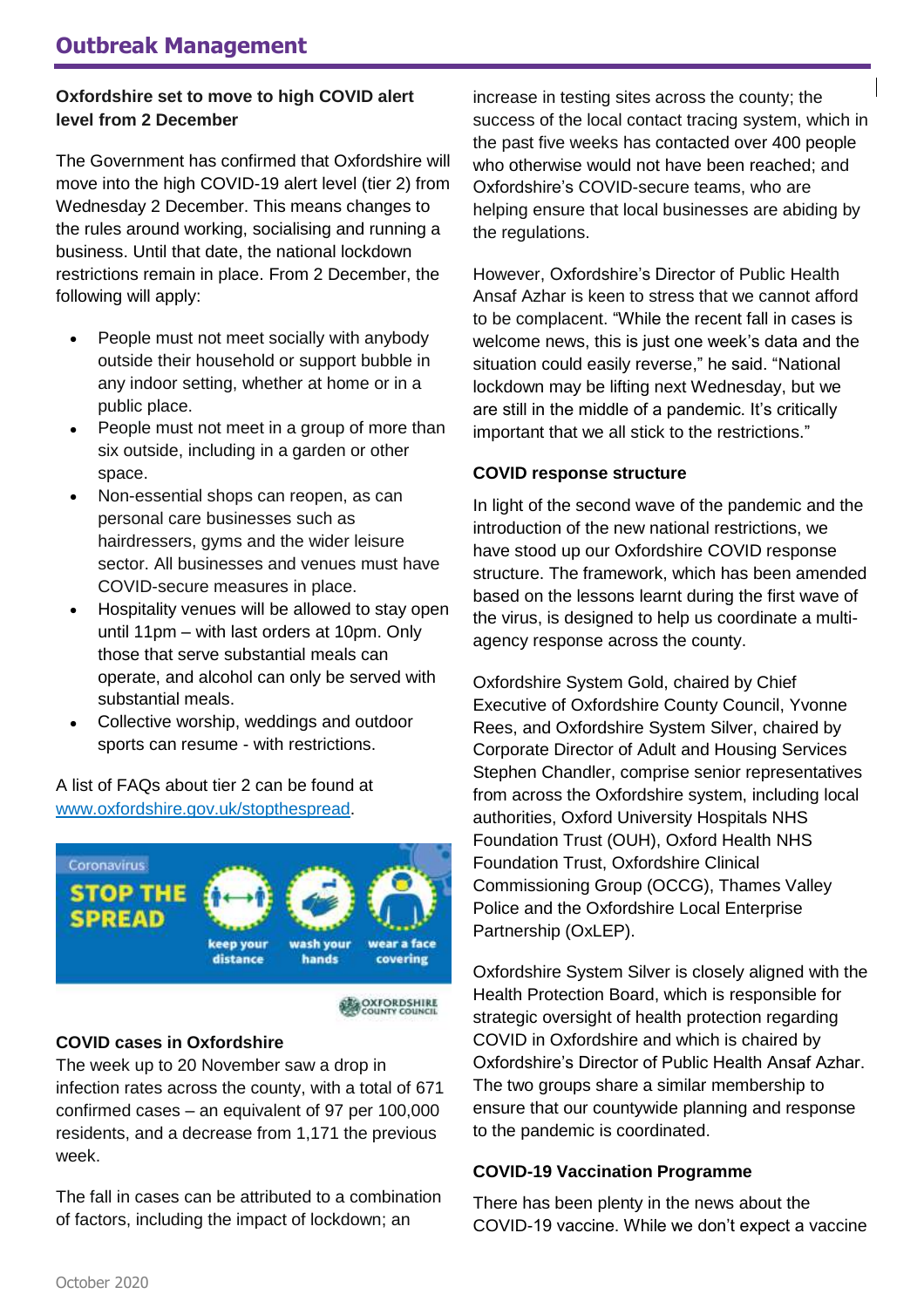to be widely available until 2021, the Government has asked the NHS to be ready to deliver a vaccination programme for England from December so that those who need it most will be able to access vaccinations as soon as they are available. Who receives the vaccine first will be decided by the national [Joint Committee on Vaccinations and](https://www.gov.uk/government/groups/joint-committee-on-vaccination-and-immunisation)  [Immunisations](https://www.gov.uk/government/groups/joint-committee-on-vaccination-and-immunisation)**.**

Detailed planning is underway nationally and locally, building on the expertise and strong track record we have across the NHS in delivering immunisations like the annual flu vaccination programme, to ensure that a COVID-19 vaccination programme does not impact on other vital services and to ensure as many people as possible get the vaccination in a timely way.



The NHS is working closely with partners across Oxfordshire and across the Buckinghamshire, Oxfordshire & Berkshire West Integrated Care System (BOB ICS) to develop the implementation programme for our area; this will be supported by a communication campaign to encourage people to get the vaccine and to source volunteers to help deliver the programme..

# <span id="page-2-0"></span>**Health, Wellbeing and Social Care**

#### **Call NHS 111 First**

NHS 111 First launched to the public on 2 November, with the main objective of ensuring patients receive the care they need in the most appropriate setting. This will be achieved by contacting NHS 111 if the patient needs urgent health care advice. The patient will then be assessed and directed to the most appropriate clinical setting, which will include being given a timeslot to attend A&E if appropriate. By doing this, the risk of hospital acquired infection is minimised and the public can be assured that the NHS is open and it is safe to seek help when needed.



From 28 October the emergency departments at both the John Radcliffe and Horton General Hospital have been able to offer 'timeslots' for adults and children 24 hours a day, 7 days a week and has been very successful. The following graph shows the attendance at an Oxfordshire A&E since NHS 111 First launched.

NHS 111 First will launch nationally on 1 December and we will be supporting that national publicity campaign to continue to promote the service in Oxfordshire.

#### **Meeting COVID-19 mental health need: talking therapy services to expand**

TalkingSpace Plus in Oxfordshire and Healthy Minds in Buckinghamshire, both run by Oxford Health are to expand to help more people struggling with their mental health as a result of the coronavirus pandemic, offering more NHS support to overcome the trauma of illness, loss of loved ones, lockdown and unemployment.

Talking therapies already support people experiencing stress, anxiety and low mood. They also offer treatment to people managing their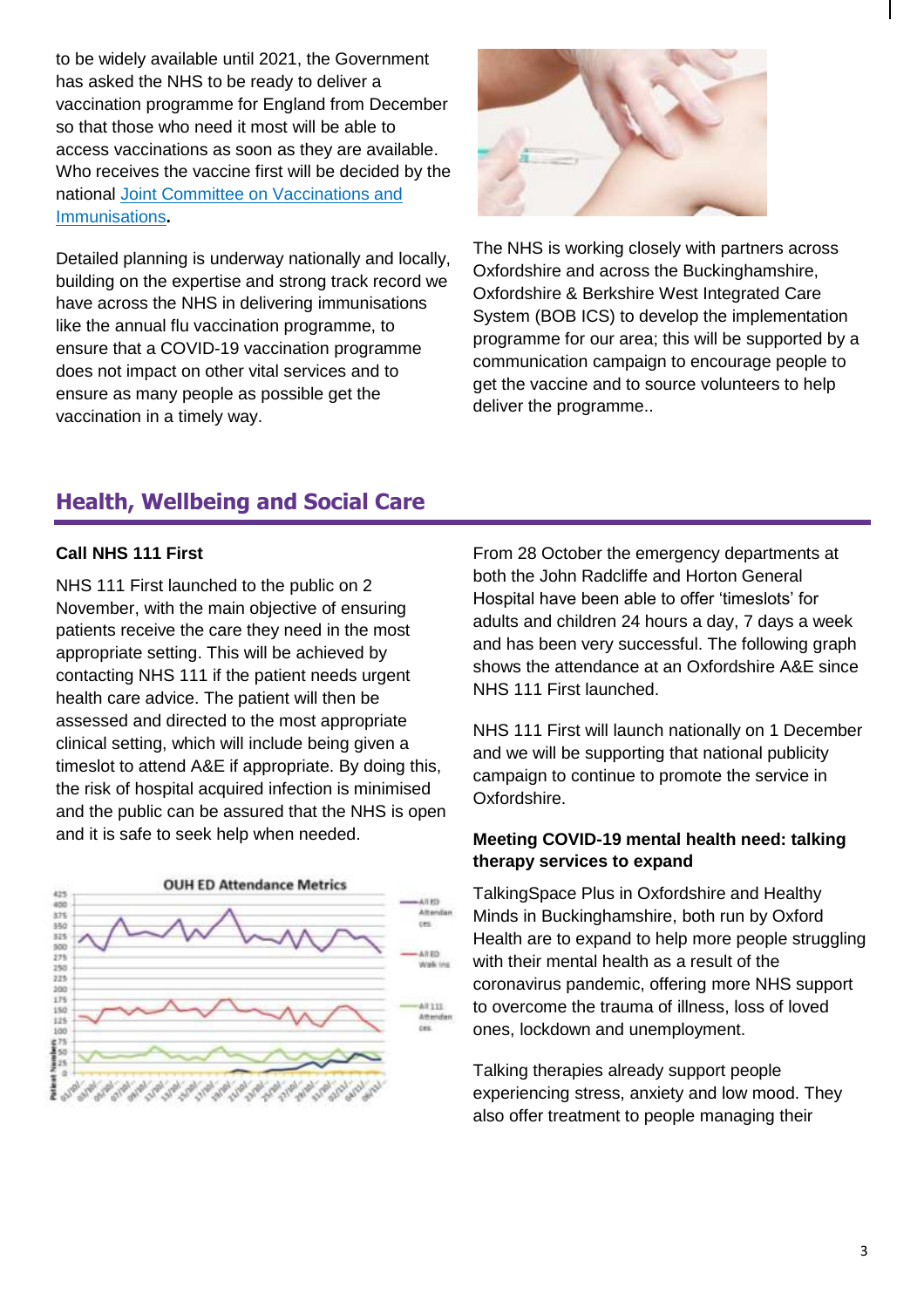mental health alongside a long-term physical health condition and those experiencing difficulties at work because of their mental health.

More than 16,000 people in Oxfordshire seek help from TalkingSpace Plus, and 12,000 people in Buckinghamshire seek help from Healthy Minds, each year. Both are [IAPT](https://www.oxfordhealth.nhs.uk/glossary/iapt/) services (Improving Access to Psychological Therapies). Appointments are available over the phone or by video conferencing meaning people can get support from the comfort of their own homes. Read more [here.](https://www.oxfordhealth.nhs.uk/news/talking-therapy-services-to-expand-in-oxfordshire-and-buckinghamshire/)

#### **Oxford Health CEO speaks about mental health at annual lecture**

This has been a tough year for everyone and for many people, including students, the pandemic is having an impact on their mental health. To help highlight the issue, and work being done to help tackle it, Oxford Health's CEO, Dr Nick Broughton, joined Prof. Roz Shafran to speak at the 2020 Monica Fooks Memorial Lecture, organised by Somerville College. A recording of the lecture is available [here.](https://www.crowdcast.io/e/monicafookslecture/1)

#### **Helping patients to keep in touch with friends and family**

Visiting is suspended in community hospital wards where there are COVID-19 positive patients. Otherwise, Oxford Health is operating a visiting system which allows one visitor for one hour for each patient with all in-person sessions having to be pre-booked. Strict COVID-19 controls are in place.



However, knowing visits are crucial to our patients' and service users' recovery and wellbeing Oxford health have developed other ways to keep people connected. The Trust now provide patients with an iPad so that they can make or receive video calls. Patients can also keep in contact with friends, family and carers via letters delivered to bedsides and read out to them. You can find out more [here](https://bit.ly/2VIiglI)**.**

All Oxford Health wards have a patient phone which friends and family can call.

More information on visiting, including booking arrangements, can be found [here.](https://www.oxfordhealth.nhs.uk/news/booked-patient-visiting-times-start-at-our-community-hospitals/)

#### **Oxford leads the way in COVID-19 research**

Dr Bruno Holthof, Chief Executive Officer of OUH, highlighted the unique partnership between OUH and the University of Oxford in COVID-19 research at this week's Oxfordshire Joint Health Overview & Scrutiny Committee (HOSC) meeting. His [COVID-](https://mycouncil.oxfordshire.gov.uk/documents/s53872/JHO_NOV2620R08%20-%20COVID-19%20research.pdf)[19 research briefing](https://mycouncil.oxfordshire.gov.uk/documents/s53872/JHO_NOV2620R08%20-%20COVID-19%20research.pdf) provides an overview of some of the key research projects.



Oxford researchers have been at the forefront of national and global efforts to tackle the COVID-19 pandemic, with many high-profile trials and studies being led from Oxford.

The **Oxford COVID-19 vaccine trial** took a major step forward on 19 November when the Phase II results were published in *The Lancet*, showing that the vaccine is well tolerated and provokes a strong immune response including among older trial participants.

And on 23 November interim analysis of the Phase III results was published, showing that the vaccine is 70.4% effective, with tests on two different dose regimes showing that the vaccine was 90% effective if administered at a half dose and then at a full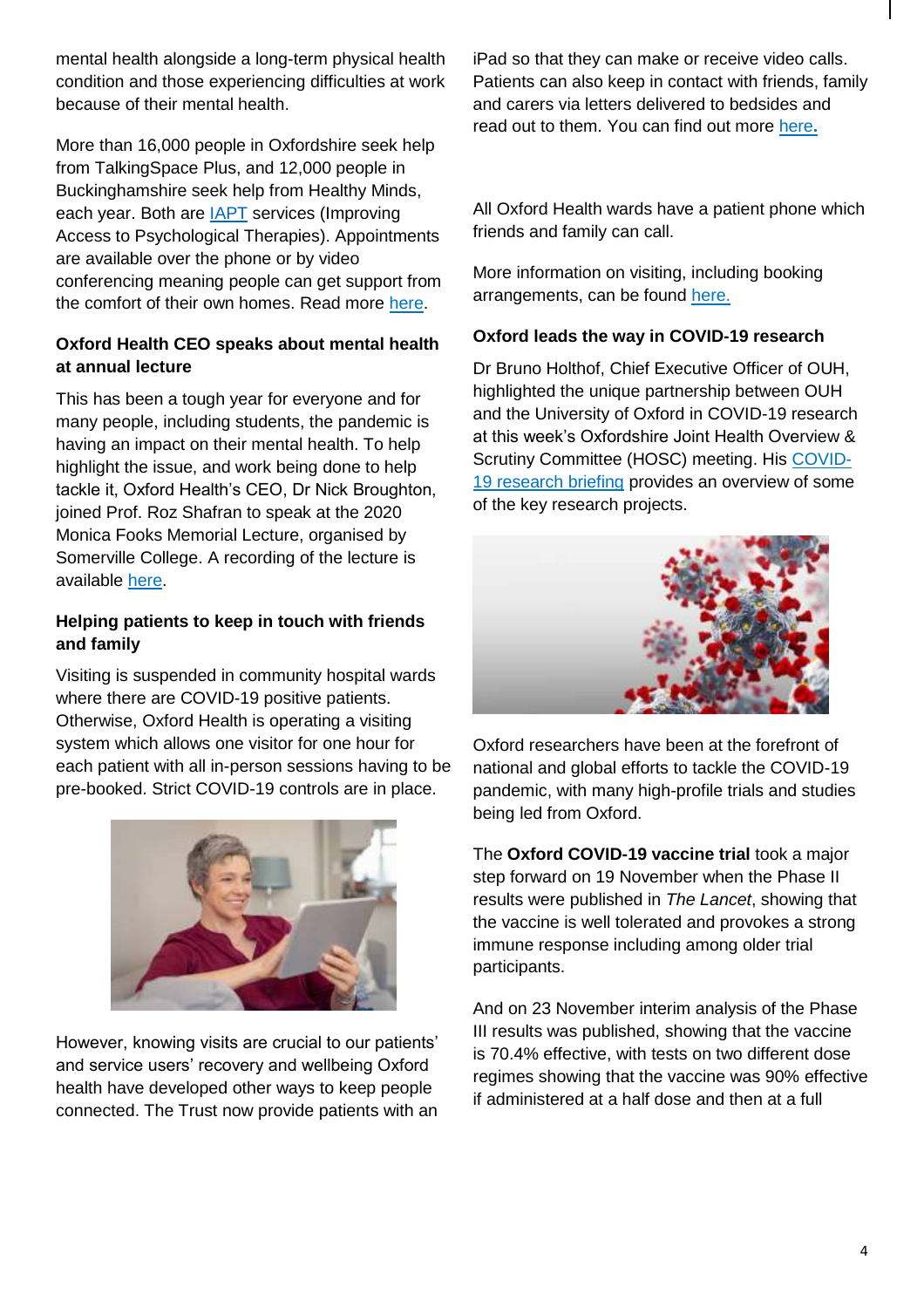dose, or 62% effective if administered in two full doses.

The Oxford COVID-19 vaccine trial team was also announced on 23 November as the South East Regional Winner in the Excellence in Healthcare Award category of the NHS Parliamentary Awards.

The **OUH COVID-19 staff testing programme** is a great example of OUH and the University of Oxford working in partnership – based on the findings of the testing, the Trust implemented an infection prevention and control plan to limit transmission of the virus. It has also enabled a greater understanding of COVID-19. A [new research study](https://www.ouh.nhs.uk/news/article.aspx?id=1425) published on 20 November suggests that individuals who have previously had COVID-19 are highly unlikely to contract the illness again, for at least six months following their first infection.

The comprehensive staff testing programme is revealing a regular stream of valuable information to help better understand how to tackle the disease. More than 12,000 people who work at OUH hospitals have participated in the programme.

#### **OUH open to care for those who need it during COVID-19**

OUH is keen to encourage people to attend their booked outpatient appointments, planned operations, scans, and to seek help if they need medical assistance. The Trust is keen to remind people that healthcare is still very much available to them during COVID-19. Unlike during the first lockdown, planned surgery is still going ahead this time around.

It's incredibly important for patients to attend booked appointments. The Trust is assuring

patients that there are very robust measures in place to keep patients safe from COVID-19.

If people have been asked to attend an appointment, there will be a good reason for it; patient and staff safety, now more than ever, is the OUH's number one priority. Safety measures include safe social distancing, face masks for staff, face coverings for visitors, hand gel dispensers, and Perspex screens at our reception desks. More [information is available on the OUH website.](https://www.ouh.nhs.uk/news/article.aspx?id=1423)

**Pregnant women reassured that safe maternity care is still available during COVID-19** 



A number of changes have been made to how the OUH provide care for pregnant women at their hospitals during the pandemic to keep everyone safe. This includes carrying out some appointments remotely, including over the phone or via video.

Its maternity service is still open 24/7 for births, urgent care, and clinical advice. Some face-to-face appointments with a midwife or doctor are essential, and the Trust are continuing to remind pregnant women that it is important to attend. [More](https://www.ouh.nhs.uk/news/article.aspx?id=1417)  [information is available on the OUH website.](https://www.ouh.nhs.uk/news/article.aspx?id=1417)

# <span id="page-4-0"></span>**Economy**

#### **Lockdown support grants**

The city and district councils have begun the important work of processing applications for the new government funding available to businesses that have been forced to close during the current lockdown. Known as ['Local Restrictions Grant](https://assets.publishing.service.gov.uk/government/uploads/system/uploads/attachment_data/file/935131/local-restrictions-support-grant-CLOSED-ADDENDUM-la-guidance.pdf)  [Support Grant \(Closed\) Addendum',](https://assets.publishing.service.gov.uk/government/uploads/system/uploads/attachment_data/file/935131/local-restrictions-support-grant-CLOSED-ADDENDUM-la-guidance.pdf) the grants will provide businesses that have had to close or have been severely impacted by the latest lockdown with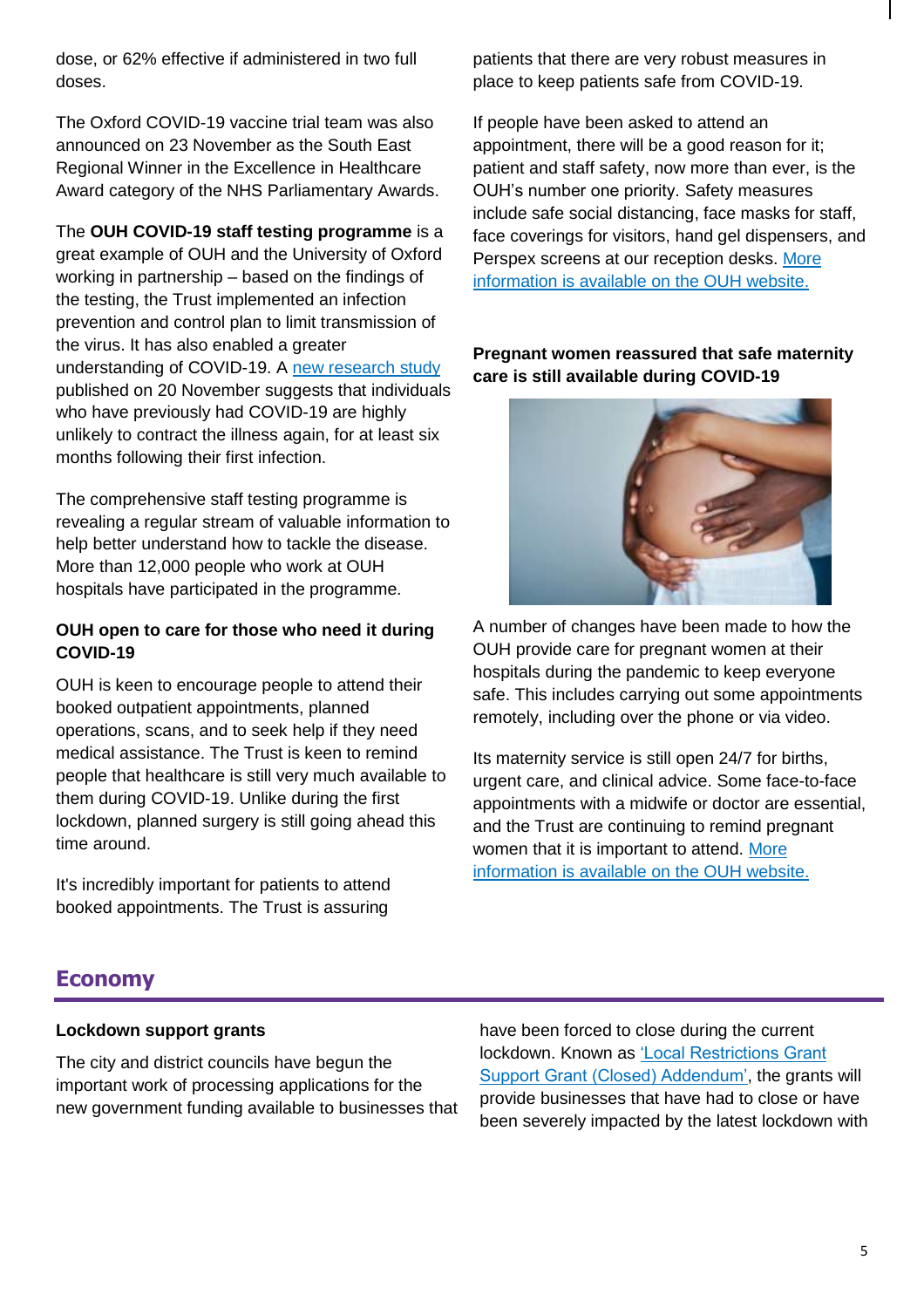grants of up to £3,000 per month. This will benefit businesses in the retail, hospitality, leisure, accommodation, and night-time economy sectors in particular.

#### **Business support via OxLEP**

The OxLEP Business team is continuing to offer support to the county's business community through a number of different programmes – the latest addition being its peer network programme, which (subject to eligibility) brings together diverse cohorts of business leaders to discuss business challenges with peers, delivered through a series of high-impact group sessions. Further information is available at [https://oxlepbusiness.co.uk.](https://oxlepbusiness.co.uk/)

#### **UK transition business support**

With the UK transition period set to end on 31 December, OxLEP has been encouraging Oxfordshire businesses to understand how this will affect several key areas including importing and exporting, hiring from the EU, and travelling to and from the FU. OxLEP's online resource directs

businesses to a variety of different support tools, advice and ongoing webinar series, helping them to be ready for the change. You can find out more at [www.oxfordshirelep.com/uk-transition](http://www.oxfordshirelep.com/uk-transition)**.**

#### **Oxford-Cambridge Arc event**



The Leaders Group of the Oxford-Cambridge Arc hosted an online event on 17 November, which outlined the economic vision for the Arc, set out the big themes for innovation-led growth in the area and provided an opportunity for public conversation about the Arc's recently launched [economic prospectus.](https://news.oxfordshire.gov.uk/download/935113/oxford-cambridgearcprospectus-approved.pdf) A recording of the event, which was attended by over 370 people, is now [available online.](https://www.youtube.com/watch?v=3ZeO-MKy0CA&t=1233s)

## <span id="page-5-0"></span>**Place, Transport, Infrastructure**



#### **Oxfordshire awarded £2.98 million to transform active travel**

Cyclists, pedestrians and residents in Oxford, Witney and Bicester are set to benefit from a £2.98 million cash boost to improve active travel options and support local economic recovery over the coming months.

Oxfordshire's winning bid was announced on 13 November by the Department for Transport (DfT). The award is 25 percent more than the indicative allocation by the DfT and brings the total amount awarded under the DfT Tranche 1 and Tranche 2 schemes to £3,283,500.

The five active travel schemes put forward – three in Oxford, one in Bicester and one in Witney – are designed to have the greatest impact in terms of air quality, physical activity and environmental benefit. They are projects which go to the heart of supporting healthy and vibrant communities and will help enable a sustainable and safe recovery from the pandemic.

In addition to the DfT funding, OxLEP has provided £1.4m, which has been allocated to the schemes in Witney and Bicester. This funding combined with the award from the DfT will enable all five active travel schemes to be fully funded. Further information is [available online.](https://news.oxfordshire.gov.uk/oxfordshire-wins-298-million-to-transform-active-travel/)

#### **Plans for electric vehicle charging points in county's car parks move up a gear**

The £5.2 million Park and Charge Oxfordshire programme is amongst the first of its kind in the UK and is set to deliver up to 280 fast charging points across the county in 2021. It has been awarded funding from Innovate UK and is being delivered by a consortium of partners, including the four district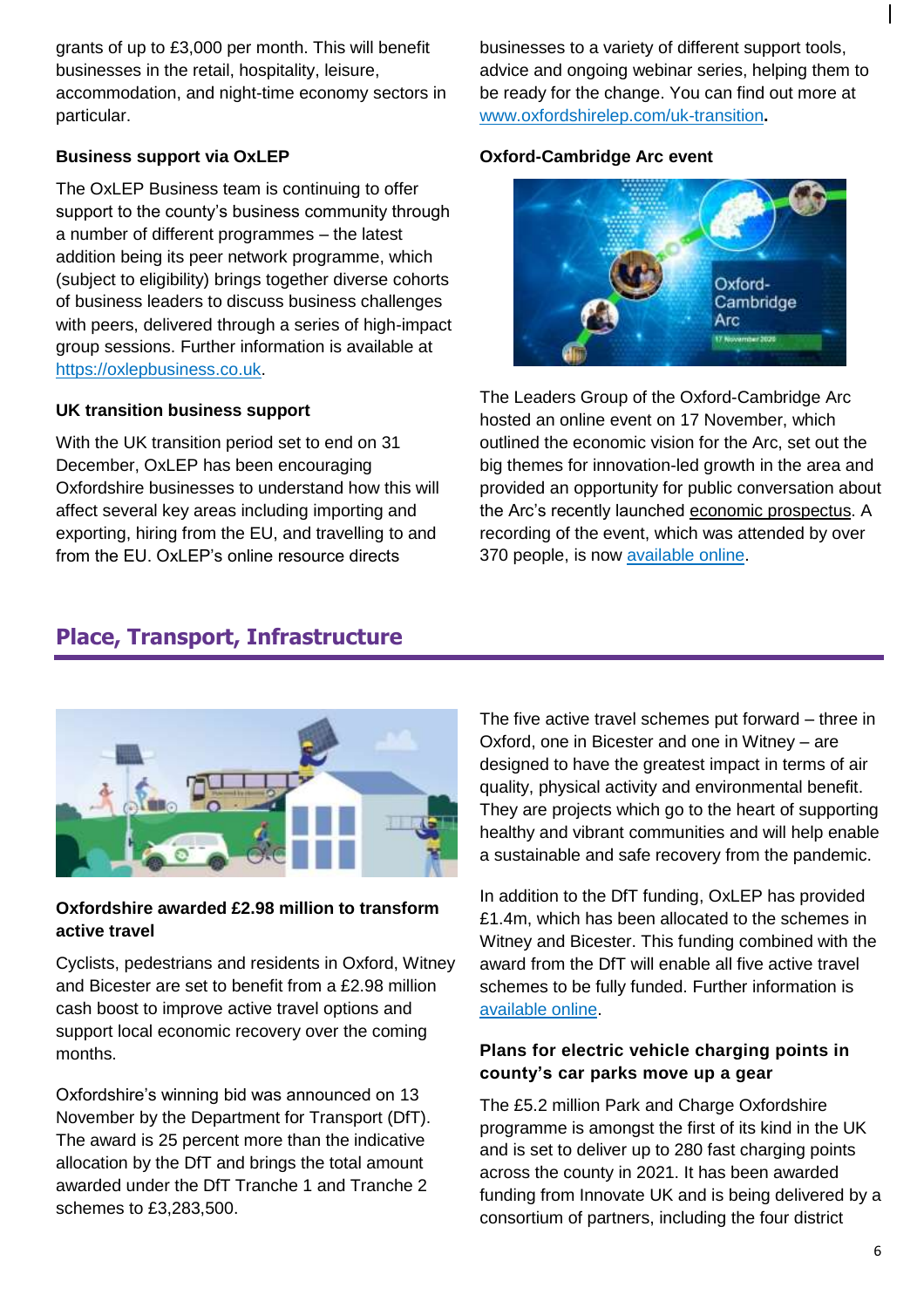councils (Cherwell, South Oxfordshire, Vale of White Horse, and West Oxfordshire), Oxfordshire County Council, SSE Enterprise, Urban Integrated UK and the University of Oxford.

With interest in electric vehicle ownership on the rise in the county, one key factor holding people back is the inability to easily charge them outside their home, with an estimated 35 percent of residents having no access to off-street parking. The new Park and Charge Oxfordshire project offers an alternative solution by providing residents with the opportunity to park for free overnight in council-owned car parks, whilst giving access to top-of-the-range electric charging points.

In Cherwell, preparation work has begun to convert 12 bays at Bicester's Cattle Market car park into an electric vehicle charging hub. These will be made available early next year. And in West Oxfordshire, six car parks have been selected as part of the first phase of the programme, which will provide a total of 35 charging points capable of charging 70 vehicles. Installation work is expected to start in the spring, with the project set for completion by the summer.

#### **Zero emission zone consultation**

Oxford City Council and Oxfordshire County Council have launched a final consultation on proposals for the pilot stage of the [Zero Emission Zone for Oxford.](https://www.oxford.gov.uk/news/article/1625/zero_emission_zone_pilot_proposal_out_for_final_consultation) This first stage covers an area of central Oxford and

is due to be launched in August 2021. It aims to help cut vehicle emissions in the city and improve local air quality. The consultation runs online until 17 January 2021 and can be found [here.](https://consultations.oxfordshire.gov.uk/consult.ti/formalzezpilot/consultationHome)



#### **Low Traffic Neighbourhoods in Cowley – feedback survey**

Residents are being invited to give their views on a series of proposed steps to introduce three Low Traffic Neighbourhoods (LTNs) in the Cowley area of Oxford to make residential roads safer for cycling and walking.

Three experimental LTNs are being proposed within the Cowley area, with the introduction of traffic filters in Church Cowley, Temple Cowley and Florence Park. The LTNs will be implemented using an Experimental Traffic Regulation Order, which will be in place for six months.

The consultation webpage will be open for the whole six months after implementation. The survey is open until 18 December, and implementation is expected in late February-March 2021.

### <span id="page-6-0"></span>**Children, Education, Families**

#### **Schools update**

School leaders have been working extremely hard to ensure that schools have remained fully open since the Autumn Term started on 1 September.

In total only 8 primaries schools, 1 secondary school and 2 special schools have needed to close and, in all cases, this was due to lack of staff and not for public health reasons. To date, 3 secondary schools, 3 special schools and 150 primaries schools have not had any COVID cases.

The overall daily attendance rate in Oxfordshire maintained schools (including academies) remains consistently above the national average, as shown by the following graph. Daily attendance in primary schools is high at 93%, while the attendance rate in

secondary schools has been between 80% and 85% over the last week.



Where pupils need to remain at home, education is 'remote' and consists of a blend of text book, work book and online teaching, plus some face-to-face teaching.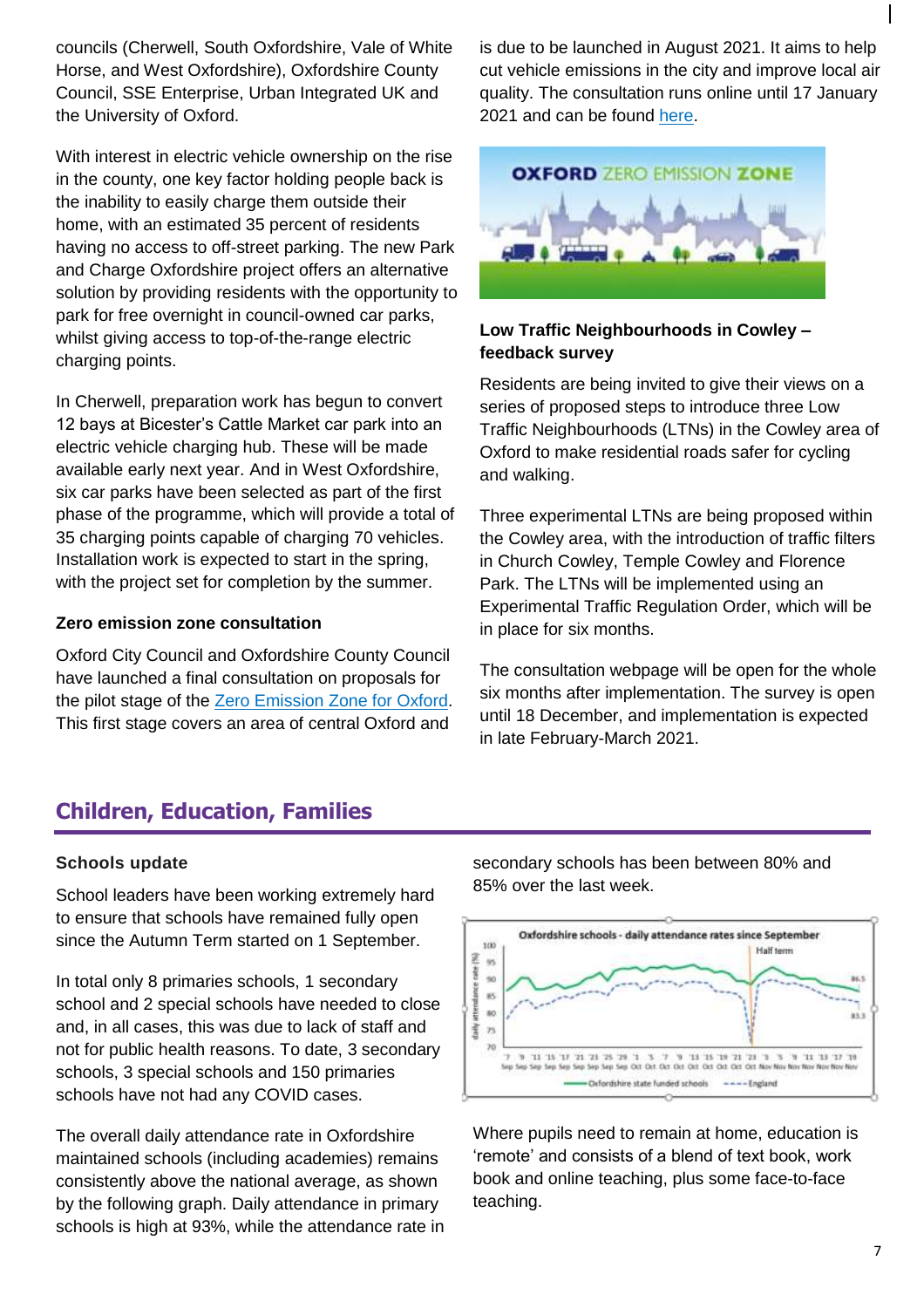Two members of Oxfordshire County Council's Education Team have been deployed to work full time on coordinating support and advice to schools when they have a confirmed COVID-19 case or outbreak; they are supported by two members of the Public Health team.

#### **New Independent Chair for the Oxfordshire Children's Safeguarding Board**

Derek Benson has been appointed as the new Independent Chair for the [Oxfordshire Safeguarding](https://www.oscb.org.uk/)  [Children Board](https://www.oscb.org.uk/) (OSCB), taking up the role at the start of November.

Derek has over 30 years' experience in public service, working first at an operational and then strategic level within the Metropolitan Police Service and Essex Police. He currently chairs a number of safeguarding partnerships and therefore brings a thorough understanding of the role and a wealth of safeguarding knowledge.



Safeguarding is everyone's business. The key findings and recommendations of the historic Child K's case review, published last week, highlight the increased vulnerability and risks for children who are less visible in communities. More information can be [found online](https://news.oxfordshire.gov.uk/historic-review-of-oxfordshire-child-admitted-to-hospital-with-severe-weight-loss/)**.**

#### **Care leavers' House Project opens door to education and employment**



Care leavers in Oxfordshire have successfully supported each other into college and employment through an innovative shared housing scheme – the House Project – which has been overseen by Oxfordshire County Council since July 2018.

The House Project has involved 25 young people living in shared accommodation in Oxford, where they have been able to learn and develop as a group – an important step in their transition from being cared for to living independently. The majority of current housemates are studying at college, with a third in employment. This is considered a major success by the project organisers in the current economic climate.

# <span id="page-7-0"></span>**Other News**

#### **Happy tenth birthday for our EMU team**

Another Oxford Health service is celebrating ten years of helping thousands of patients.

Abingdon Emergency Multidisciplinary Unit (EMU) first opened its doors in 2010 to offer an alternative to acute hospital admissions for sub-acute needs. The service provides an urgent assessment and treatment service aimed to reduce admissions to the acute hospitals.

EMU offers a comprehensive, multidisciplinary assessment supported by rapid 'point of care' diagnostics and treatment plans. It provides a

seven-day service to the local community supporting care closer to home and can treat people with multiple, often complex problems, many of whom are frail and elderly. Find out more about EMU and its birthday celebration [here.](https://www.oxfordhealth.nhs.uk/news/happy-tenth-birthday-for-our-emu-team/)

#### **Wantage maternity unit reopens**

Women in Wantage and the surrounding areas can now choose to give birth at Wantage maternity unit, which reopened on 9 November. The unit had been closed for births since March while refurbishmen**t** works were being carried out.